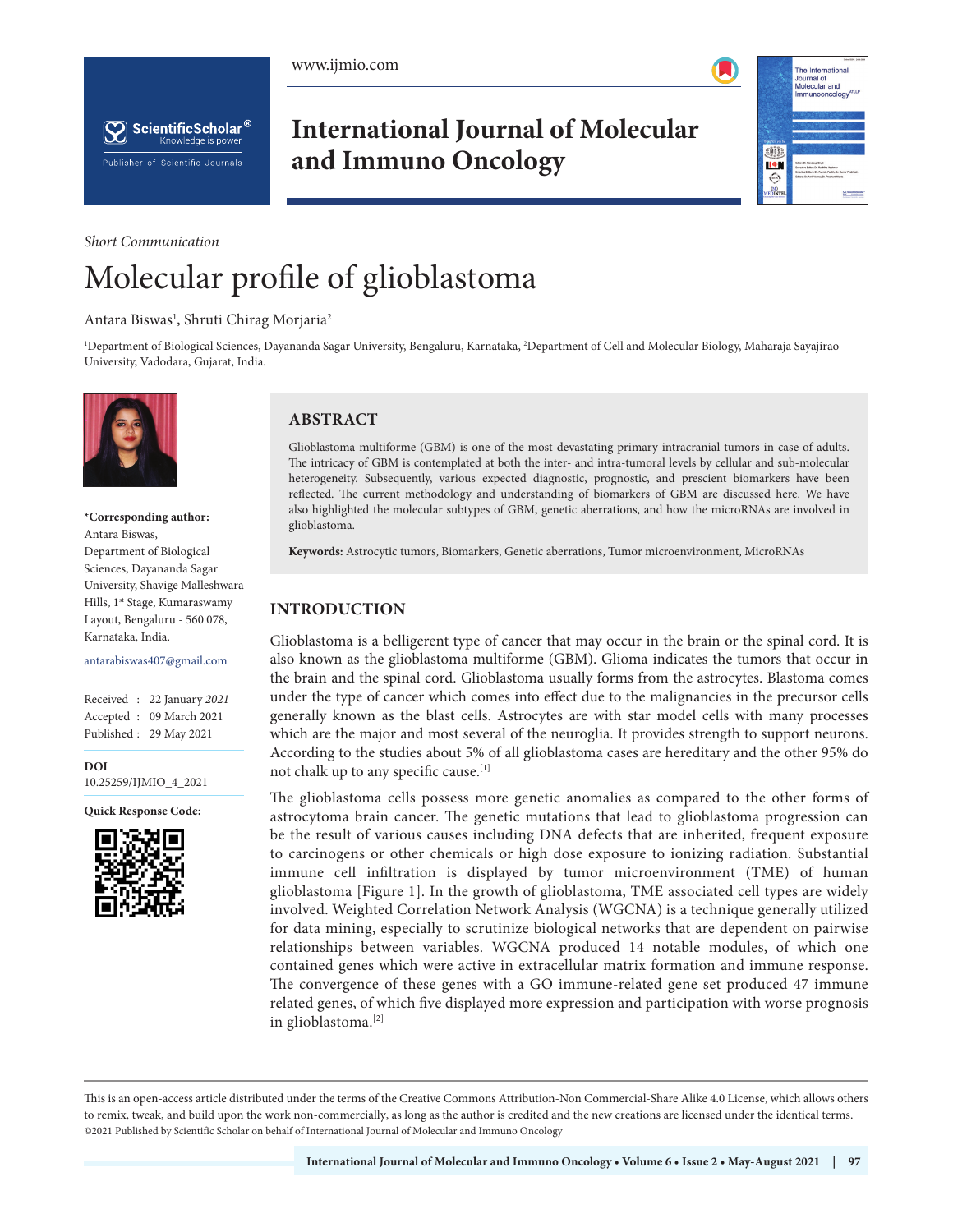#### **GLIOBLASTOMA CLASSIFICATION**

GBM can be categorized as primary (*de novo*), which is more generic and also very belligerent or as secondary glioblastoma which is not very common. GBM generally do make an appearance as Grade IV tumors and this is the most common form and older subjects are more prone to it. On the other hand, its secondary form generally may develop as lower grade astrocytic tumors (Grade II or III) later it may become more aggressive and evolve to Grade IV.[3]

#### **MOLECULAR SUBTYPES**

According to Phillips *et al*. proposal in 2006[4] of subtyping, gliomas have been classified, based on gene expression profiling as: Proneural, proliferative, and mesenchymal. The Cancer Genome Atlas (TCGA) network has, on the other hand, recognized four molecular subtypes of GBM, that is, proneural, neural, mesenchymal, and classical. GBM patients suffering from mesenchymal subtype possesses shorter life span as compared to the other subtypes.[5] Each of these subtypes is associated with specific genetic and epigenetic alterations.

#### **BIOLOGICAL MARKERS**

There are several biological markers still under assessment, whereas a few are currently accepted for diagnosis of GBM patients. These include isocitrate dehydrogenase, O6 methylguanine DNA methyltransferase (MGMT), epidermal growth factor receptor (EGFR), vascular endothelial growth factor, tumor suppressor protein (TP53), and phosphatase and tensin homolog. Others include phospholipid metabolites, p16INK4a gene, immature cancer stem cells, and imaging biomarkers.

At present, there are no clinically affirmed imaging biomarkers for GBM. However, advances in imaging strategies such as dynamic susceptibility-weighted contrastenhanced perfusion imaging, dispersion weighted magnetic resonance imaging with apparent diffusion coefficient mapping, positron emission tomography, and magnetic

resonance spectroscopy are being employed in studies aimed at classifying GBM tumors.[6]

### **MOLECULAR PATHWAYS AND GENETIC ABERRATIONS IN GLIOBLASTOMA**

Tumor development in GBM cells is encouraged by high articulation of cell surface membrane receptors that control the intracellular signal transduction pathways controlling multiplication and cell cycle irregularities remembering an expansion for DNA repair proteins and abnormal cell death pathways. A coordinated examination of the hereditary modifications, performed by the TCGA research organization, indicated the role of pathways involving receptor tyrosine kinase through RAS/mitogen-enacted protein kinase and PI3K/AKT/mTOR, alongside cell cycleregulating retinoblastoma tumor suppressor and p53.<sup>[6,7]</sup>

#### **ROLE OF MICRORNAS IN GLIOBLASTOMA**

MicroRNA (miRNA) comes under the group of non-coding RNA which is of about 22 bases in length. miRNAs bind to complementary sequences in the mRNA and reversibly modulate transcription through non-mutational mechanisms. The genes regulated by miRNAs in glioblastoma are associated with numerous pathways which include apoptosis, cell proliferation, autophagy, metastasis, and angiogenesis.[8] Since miRNAs have numerous targets in various tissues, they may have oncogenic or antioncogenic impact. The effects depend on the biological context, with oncogenic miRNAs also known as oncomiRs. For example, the various miRNAs that modulate the histone MGMT EZH2, on a basic level can be considered as tumor silencers. The miRNA let-7, hinders oncogenes such as MYC and K-RAS and consequently can hinder glioblastoma cell proliferation. Both miR-128 and miR-34a are examples of miRNAs that act as tumor suppressors. miR-128 is an antiproliferative miRNA that affects different pathways by influencing expression of EGFR, PDGFRA, WEE1, and E2F3a. miR-34a interferes with cell multiplication through various targets including CDK6, CCND1, and NOTCH.[8]



**Figure 1:** Carcinogens undergoing mutation, resulting in the formation of glioblastoma.